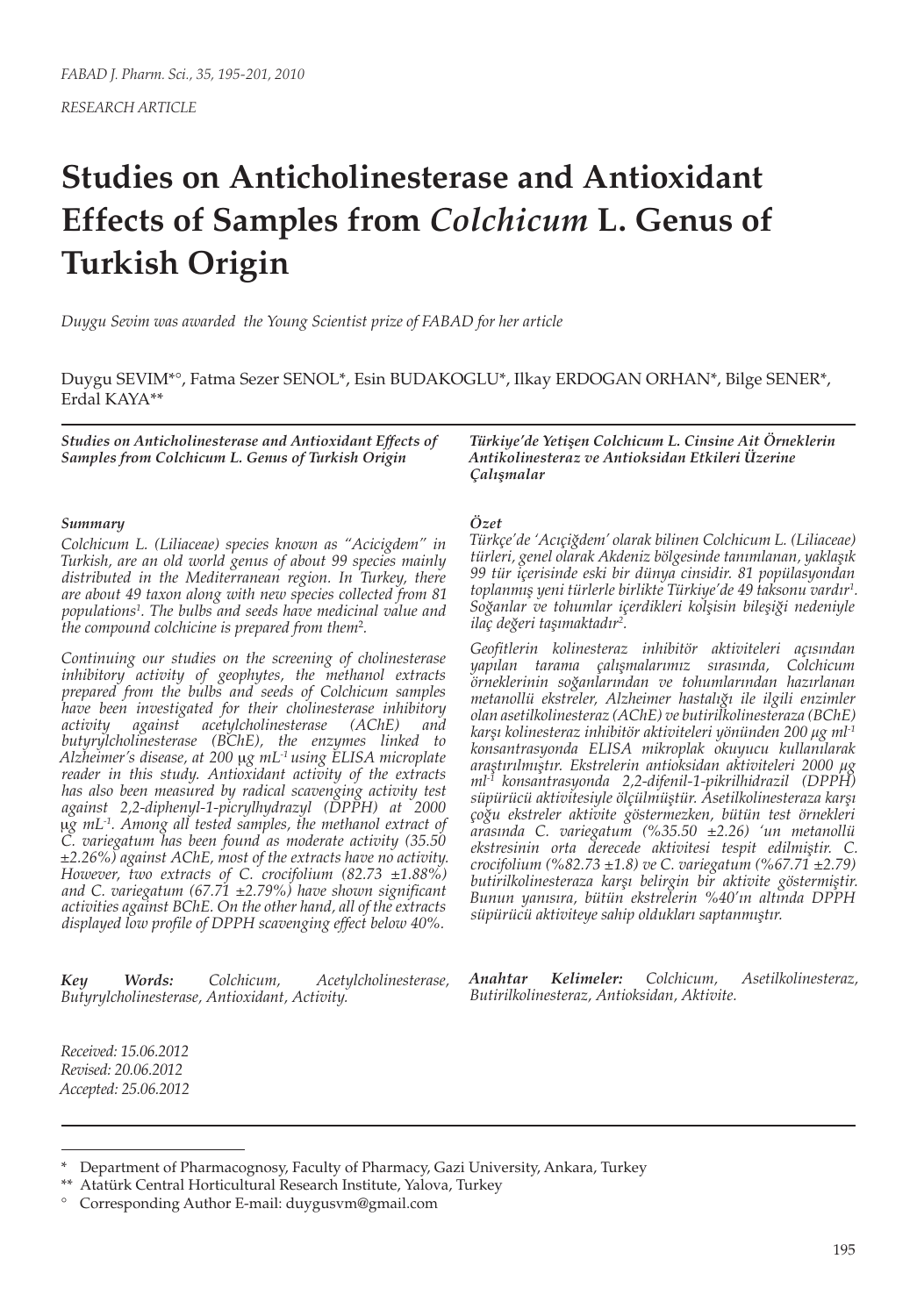# **INTRODUCTION**

*Colchicum* L. (Liliaceae) species are known as 'Acicigdem' in Turkey. Turkish species are divided into two groups as spring flowering and autumn flowering species<sup>1</sup>.

Plants of genus *Colchicum* have intrigued many investigators for more than 2000 years for their marked medicinal and other biological properties. Today colchicine, the main alkaloid, is still the drug of choice to cure acute gout attacks and Familial Mediterranean Fever (FMF) attacks. Colchicine and its natural analogues have been used in biological and breeding studies to produce polyploidy or multiplication of the chromosomes in the cell nucleus<sup>2</sup>.

The major phenolic compounds obtained from the genus, *Colchicum,* are 4-hydroxy-3 methoxybenzaldehyde (vanilin), 4-hydroxybenzoic acid (vanillic acid), 3- (3-hydroxyphenyl) -2-propanoic acid (coumaric acid), 3- (3, 4-dihydroxyphenyl) -2-propanoic acid (caffeic acid) and 3, 4, 5, 7-tetrahydroxyflavone (luteolin) 3 .

## **MATERIALS and METHODS**

Bulbs and seeds of samples belonging to 49 *Colchicum*  taxon were collected from different regions of Turkey by Erdal Kaya. They were identified by Prof. Dr. Neriman Özhatay (İstanbul) and Dr. Karin Persson (Sweden). Voucher specimens are kept in the Herbarium of Atatürk Central Horticultural Research Institute. Air dried plant materials were powdered and extracted with methanol at room temperature in the dark, since the colchicine transforms into lumi-colchicine.

AChE and BChE inhibitions, were determined by using Ellman method<sup>4</sup>. This is a spectrophotometric and quantitative method, which is useful for highthroughput screening assays. Extracts were investigated for their *in vitro* cholinesterase inhibitory activity at 200 µg ml<sup>-1</sup> using ELISA microplate reader. Galanthamine (Sigma), is a natural molecule and a patented drug isolated from *Galanthus nivalis*, was used as the reference drug. 2,2-diphenyl-1 picrylhydrazyl (DPPH) radical scavenging effect

(antioxidant activity) of the extracts was also tested at 2000 µg ml<sup>-1</sup> final concentrations by ELISA microplate reader<sup>5</sup>. Gallic acid was used as reference for antioxidant activity.

## **RESULTS**

AChE and BChE inhibitions and DPPH radical scavenging activities of *Colchicum* samples have given on the Tables 1, 2, 3 and 4.

Among methanol extracts of *Colchicum* samples, only five extracts showed AChE inhibitory activity. The most active one was *C. variegatum* (seed, 35.50 ±2.26%). However, it had no significant activity according to galantamine (reference). *Colchicum balansae, C. atticum, C. stevenii* and *C. umbrosum* showed very low activity (below 12%) and the other extracts had no activity against AChE (Table 1, 2, 3, 4).

Methanol extracts of *C. crocifolium* was the most active sample against BChE. The seed extracts of *C. variegatum* (67.71 ±2.79%) and *C. balansae* (44.22 ±2.46%) and also the bulb extracts of *C. hirsutum* (59.89 ±0.79%), *C. figlalii* (33.09 ±0.88%) and *C. szovitsii* ssp*. branchyphyllum* (33.01 ±1.50%) had significant activities. Among the extracts, 7 of them had no activity against BChE (Tables 1, 2, 3, 4).

All of the extracts displayed low effect of DPPH below 40% (Tables 1, 2, 3 and 4).

## **DISCUSSION**

Two species (*C. balansae, C. speciosum*) among the ones we examined in this report were mentioned to have insignificant antioxidant activities. This finding is consistent with our results $6, 7$ .

## **CONCLUSIONS**

In our study, 104 *Colchicum* samples were investigated for their cholinesterase inhibitory activities against acetylcholinesterase (AChE) and butyrylcholinesterase (BChE), the enzymes linked to Alzheimer's disease, at  $200 \mu g$  mL<sup>-1</sup> using ELISA microplate reader. Antioxidant activities of the extracts were also measured by radical scavenging activity test against 2,2-diphenyl-1-picrylhydrazyl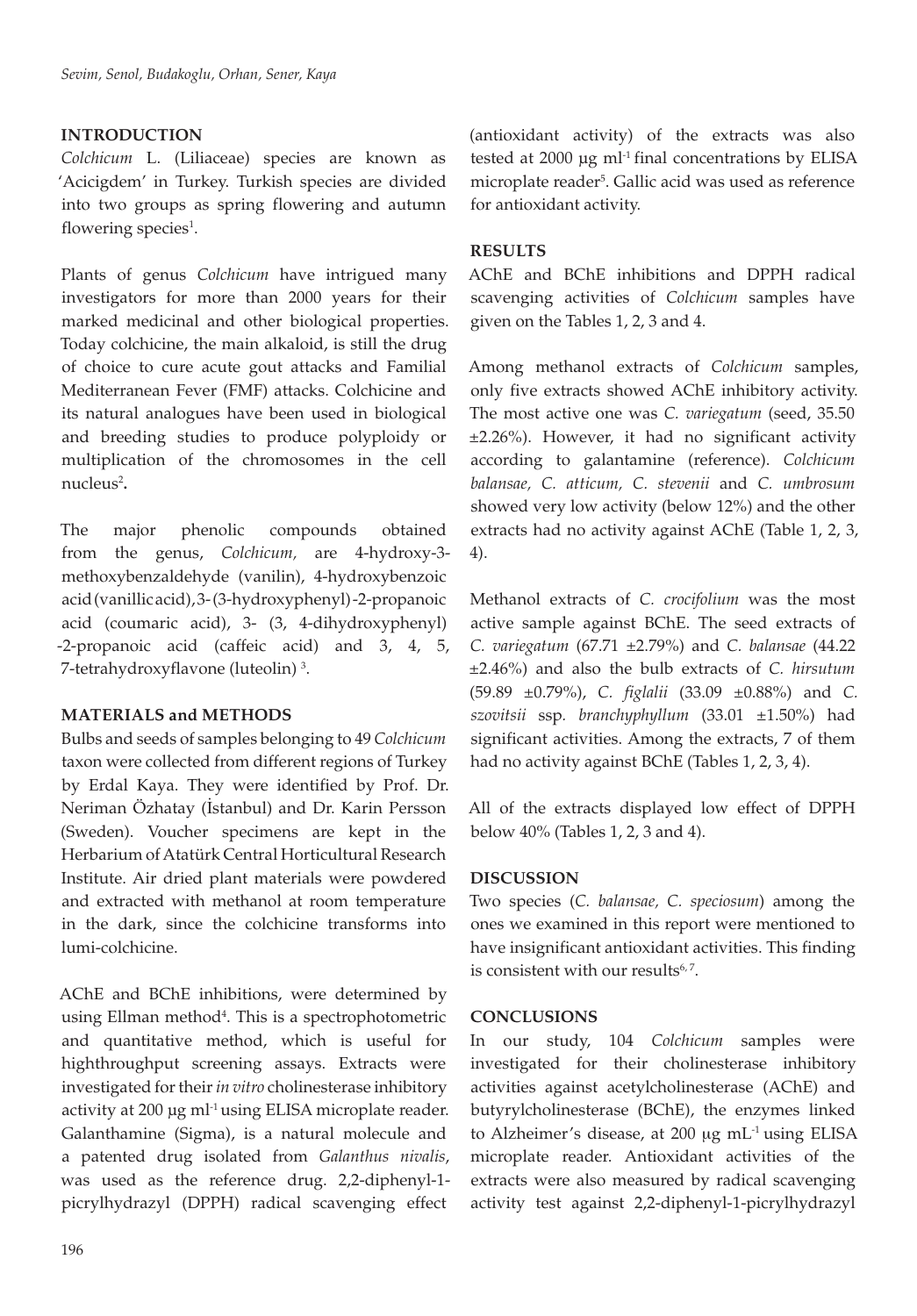| Table 1. AChE/BChE inhibitory and DPPH radical scavenging activity of the methanol extracts of Colchicum taxa |  |  |  |  |  |  |
|---------------------------------------------------------------------------------------------------------------|--|--|--|--|--|--|
| (Percentage $\pm$ S.E.M <sup>*</sup> ) – 1                                                                    |  |  |  |  |  |  |

| Analysis<br>Codes | Species                                           | Population<br>N <sub>o</sub> | AChE Inhibition<br>Activity<br>(Percentage ±S.E.M.*) | <b>BChE</b> Inhibition<br>Activity<br>(Percentage ±S.E.M.) | <b>DPPH</b> Radical<br>Scavenging Activity<br>(Percentage ±S.E.M.) |
|-------------------|---------------------------------------------------|------------------------------|------------------------------------------------------|------------------------------------------------------------|--------------------------------------------------------------------|
|                   |                                                   |                              | $200 \mu g/ml$                                       | $200 \mu g/ml$                                             | $2000 \,\mathrm{\upmu g/ml}$                                       |
| $C-78$            | Colchicum antepense K.<br>Perss                   | C2705A                       | $-***$                                               | $21.47 \pm 2.53$                                           | $2.79 \pm 0.39$                                                    |
| $C-35$            | C. atticum (Spruner)<br>Boiss. & Spruner          | C0601                        | $\overline{\phantom{a}}$                             | $10.23 \pm 1.86$                                           | $14.91 \pm 3.06$                                                   |
| $C-118$           | C. atticum (Spruner)<br>Boiss. & Spruner (seed)   | C1406                        | $4.72 \pm 1.32$                                      | $13.72 \pm 0.79$                                           | $12.91 \pm 1.16$                                                   |
| $C-14$            | C. balansae K. Perss.                             | C4803                        | $\overline{\phantom{a}}$                             | $13.01 \pm 3.61$                                           | $13.18 \pm 1.54$                                                   |
| $C-1$             | C. balansae K. Perss.                             | C4205                        |                                                      | $26.30 \pm 2.71$                                           | $9.51 \pm 3.14$                                                    |
| $C-107$           | C. balansae K. Perss.<br>(seed)                   | C <sub>4809</sub>            | $10.90 \pm 1.17$                                     | $44.22 \pm 2.46$                                           | $16.72 \pm 2.87$                                                   |
| $C-2$             | C.baytopiorum C.D.<br>Brickell                    | C1502A                       | $\overline{\phantom{a}}$                             | $21.41 \pm 3.15$                                           | $13.62 \pm 2.18$                                                   |
| $C-27$            | C. baytopiorum C. D.<br>Brickell (seed)           | C0719                        |                                                      | $16.85 \pm 1.30$                                           | $7.29 \pm 2.95$                                                    |
| $C-3$             | C. bivonae Guss.                                  | C1416                        | $\overline{a}$                                       | $5.36 \pm 0.94$                                            | $11.91 \pm 2.68$                                                   |
| $C-30$            | C. bivonae Guss. (seed)                           | C1416                        |                                                      | $24.41 \pm 4.66$                                           | $9.37 \pm 0.87$                                                    |
| $C-23$            | C. bivonae Guss.                                  | C3401                        | $\overline{\phantom{a}}$                             | $14.10 \pm 1.49$                                           | $10.09 \pm 0.58$                                                   |
| $C-102$           | C. bivonae Guss. (seed)                           | C1701                        | $\overline{\phantom{a}}$                             |                                                            | $4.70 \pm 2.63$                                                    |
| $C-51$            | C. boissieri Orph.                                | C3503                        | $\overline{\phantom{a}}$                             | $1.76 \pm 0.28$                                            | $5.12 \pm 1.32$                                                    |
| $C-4$             | C. boissieri Orph.                                | C <sub>4502</sub>            | $\overline{\phantom{0}}$                             | $20.69 \pm 3.35$                                           | $4.99 \pm 0.76$                                                    |
| $C-44$            | C. burttii Meikle                                 | C2002                        | $\overline{a}$                                       |                                                            |                                                                    |
| $C-6$             | C. chalcedonicum Azn.<br>ssp. punctatum K. Perss. | C7701                        |                                                      | $17.84 \pm 1.52$                                           | $14.02 \pm 2.60$                                                   |
| $C-42$            | C. chalcedonicum Azn.<br>ssp. punctatum K.Perss.  | C0901                        | $\overline{a}$                                       | $18.72 \pm 1.36$                                           | $7.35 \pm 3.13$                                                    |
| $C-54$            | C. chlorobasis K. Perss.                          | C4220A                       | $\overline{a}$                                       | $19.02 \pm 0.30$                                           | $8.06 \pm 0.87$                                                    |
| $C-73$            | C. cilicicum (Boiss.)<br>Dammer                   | C3304                        |                                                      | $14.32 \pm 1.36$                                           | $7.56 \pm 2.61$                                                    |
| $C-101$           | C. cilicicum (Boiss.)<br>Dammer (seed)            | C0103                        |                                                      | $17.22 \pm 4.12$                                           | $10.32 \pm 0.36$                                                   |
| $C-60$            | C. crocifolium Boiss.                             | C6305                        | $\overline{\phantom{m}}$                             | $82.73 \pm 1.88$                                           | $5.70 \pm 1.59$                                                    |
| $C-8$             | C. davisii C. D. Brickell<br>C8007                |                              |                                                      | $23.62 \pm 3.26$                                           | $19.00 \pm 2.63$                                                   |
| $C-117$           | C. davisii C. D. Brickell<br>(seed)               | C 4610                       |                                                      | $28.91 \pm 0.16$                                           | $16.00 \pm 3.78$                                                   |
| <b>REFERENCES</b> |                                                   |                              |                                                      |                                                            |                                                                    |
| Galantamine       |                                                   | $100 \mu g/ml$               | $95.78 \pm 4.07$                                     | $58.69 \pm 1.65$                                           | $NT***$                                                            |
| Gallic acid       |                                                   | $1000 \,\mathrm{\upmu g/ml}$ | $\rm{NT}$                                            | $\rm{NT}$                                                  | $92.07 \pm 0.10$                                                   |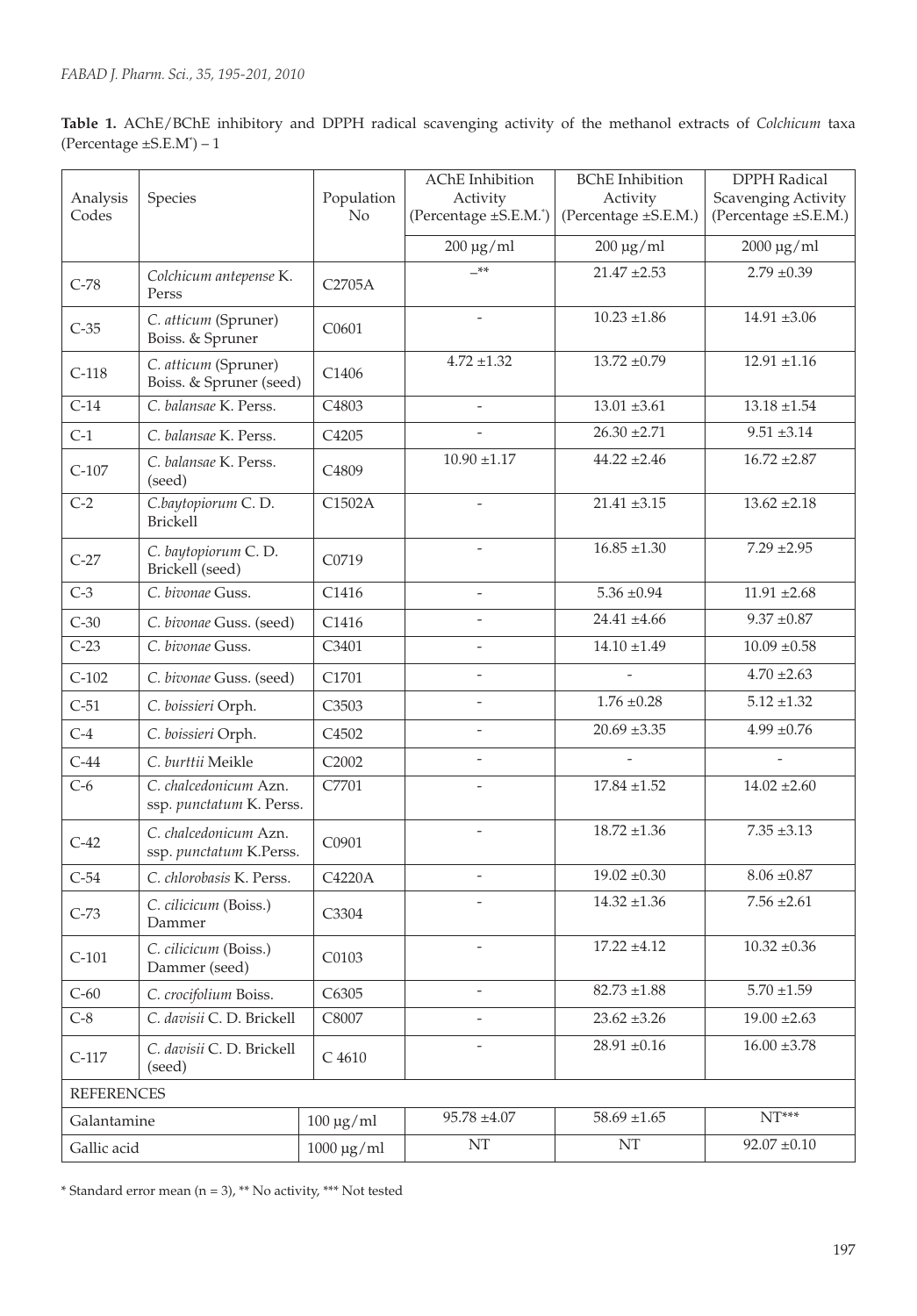**Table 2.** AChE/BChE inhibitory and DPPH radical scavenging activity of the methanol extracts of *Colchicum* taxa (Percentage  $\pm$ S.E.M\*) – 2

| Analysis<br>Codes | Species                                        |                            | Population No     | <b>AChE</b> Inhibition<br>Activity | <b>BChE</b> Inhibition<br>Activity<br>(Percentage ±S.E.M.') (Percentage ±S.E.M.) | <b>DPPH Radical</b><br>Scavenging Activity<br>(Percentage ±S.E.M.) |  |
|-------------------|------------------------------------------------|----------------------------|-------------------|------------------------------------|----------------------------------------------------------------------------------|--------------------------------------------------------------------|--|
|                   |                                                |                            |                   | $200 \mu g/ml$                     | $200 \mu g/ml$                                                                   | $2000 \,\mathrm{\upmu g/mol}$                                      |  |
| $C-39$            | C. decaisnei K. Perss.                         |                            | C0731             | $***$                              | $5.60 \pm 0.49$                                                                  | $7.99 \pm 1.20$                                                    |  |
| $C-37$            | C. decaisnei K. Perss.                         |                            | C0704A            |                                    |                                                                                  |                                                                    |  |
| $C-108$           | C. decaisnei K. Perss.<br>(seed)               |                            | C0703             |                                    | $24.85 \pm 1.70$                                                                 | $12.50 \pm 1.90$                                                   |  |
| $C-40$            | C. dolichanterum K.<br>Perss.                  |                            | C <sub>0738</sub> |                                    | $3.97 \pm 2.14$                                                                  | $7.53 \pm 0.79$                                                    |  |
| $C-83$            | C. dolichantherum K.<br>Perss.                 |                            | C0723             |                                    | $9.73 \pm 1.07$                                                                  | $6.27 \pm 2.44$                                                    |  |
| $C-56$            | C. figlalii (Ö. Varol)<br>Parolly & Eren       |                            | C <sub>4817</sub> |                                    | $33.09 \pm 0.88$                                                                 | $29.00 \pm 2.45$                                                   |  |
| $C-9$             | C. heldreichii K. Perss                        |                            | C4204             |                                    | $29.64 \pm 0.85$                                                                 | $7.46 \pm 2.11$                                                    |  |
| $C-45$            | C. hirsutum K. Perss                           |                            | C2302             |                                    | $6.49 \pm 0.40$                                                                  | $3.74 \pm 0.29$                                                    |  |
| $C-79$            | C. hirsutum K. Perss                           |                            | C <sub>2301</sub> |                                    | $59.89 \pm 0.79$                                                                 | $9.70 \pm 2.14$                                                    |  |
| $C-61$            | C. ignescens K. Perss                          |                            | C6307             |                                    | $8.19 \pm 2.94$                                                                  | $6.45 \pm 0.85$                                                    |  |
| $C-10$            | C. imperatoris-friderici<br>Siehe ex K. Perss. |                            | C <sub>3310</sub> |                                    | $18.50 \pm 2.55$                                                                 | $18.45 \pm 1.44$                                                   |  |
| $C-106$           | C. imperatoris-friderici                       | Siehe ex K. Perss. (seed)  | C3310             |                                    | $4.85 \pm 0.10$                                                                  | $11.63 \pm 1.40$                                                   |  |
| $C-11$            |                                                | C. inundatum K. Perss.     | C4213             | $\overline{a}$                     | $10.27 + 1.21$                                                                   | $15.44 \pm 1.94$                                                   |  |
| $C-12$            | C. kotschyi K. Perss.                          |                            | C <sub>4608</sub> |                                    | $13.54 + 2.05$                                                                   | $16.02 \pm 2.40$                                                   |  |
| $C-43$            | C. kotschyi K. Perss.                          |                            | C1305             |                                    |                                                                                  |                                                                    |  |
| $C-29$            | C. kotschyi K. Perss.<br>(seed)                |                            | C <sub>1305</sub> |                                    | $16.17 \pm 1.65$                                                                 | $8.03 \pm 0.46$                                                    |  |
| $C-105$           | C. kotschyi K. Perss.<br>(seed)                |                            | C <sub>1301</sub> |                                    | $19.29 \pm 0.75$                                                                 | $9.31 \pm 1.60$                                                    |  |
| $C-71$            | C. lagotum K. Perss.                           |                            | C <sub>2507</sub> |                                    | $26.34 \pm 3.62$                                                                 | $11.35 \pm 1.95$                                                   |  |
| $C-41$            |                                                | C. leptanthum K. Perss.    | C0807             |                                    | $8.46 \pm 1.26$                                                                  | $5.78 \pm 0.31$                                                    |  |
| $C-13$            | C. lingulatum Boiss. &<br>Spruner              |                            | C <sub>4804</sub> |                                    | $15.61 \pm 0.72$                                                                 | $11.96 \pm 3.18$                                                   |  |
| $C-82$            | C. macrophyllum B. L.<br>Burtt                 |                            | C <sub>4819</sub> |                                    | $8.54 \pm 2.43$                                                                  | $10.72 \pm 1.10$                                                   |  |
| $C-34$            |                                                | C. manissadjanii K. Perss. | C0504             | $\overline{\phantom{a}}$           | $9.43 \pm 0.63$                                                                  | $10.22 \pm 0.79$                                                   |  |
| $C-52$            | C. micaceum K. Perss.                          |                            | C3504             | $\overline{\phantom{a}}$           | $21.24 \pm 1.16$                                                                 | $4.77 \pm 2.71$                                                    |  |
| $C-50$            | C. micranthum Boiss.                           |                            | C3404             |                                    | $7.37 \pm 1.39$                                                                  | $11.38 \pm 2.04$                                                   |  |
| $C-36$            | C. minutum K. Perss.                           | C0702                      |                   |                                    | $1.16 \pm 0.38$                                                                  | $15.07 \pm 4.12$                                                   |  |
| $C-58$            |                                                | C. munzurense K. Perss.    | C6202             |                                    | $13.45 \pm 2.51$                                                                 | $9.68 \pm 0.15$                                                    |  |
| $C-33$            | C. paschei K. Perss.                           |                            | C0205             |                                    | $1.60 \pm 0.40$                                                                  | $4.56 \pm 0.76$                                                    |  |
| $C-48$            | C. persicum Baker                              |                            | C2702             |                                    | $16.55 \pm 2.29$                                                                 | $6.98 \pm 0.83$                                                    |  |
| $C-49$            | C. persicum Baker                              |                            | C2705             | $\overline{\phantom{a}}$           | $8.50 \pm 2.60$                                                                  | $5.83 \pm 1.33$                                                    |  |
| $C-59$            | C. persicum Baker                              |                            | C6304             |                                    | $9.74 \pm 1.94$                                                                  | $4.42 \pm 1.02$                                                    |  |
| $C-111$           |                                                | C. persicum Baker (seed)   | C2702             | $\overline{\phantom{0}}$           | $23.83 \pm 1.30$                                                                 | $11.98 \pm 0.58$                                                   |  |
| <b>REFERENCES</b> |                                                |                            |                   |                                    |                                                                                  |                                                                    |  |
| Galantamine       |                                                | $100 \mu g/ml$             |                   | $95.78 \pm 4.07$                   | $58.69 \pm 1.65$                                                                 | $NT***$                                                            |  |
| Gallic acid       |                                                | $1000 \mu g/ml$            |                   | $\rm{NT}$                          | $\rm{NT}$                                                                        | $92.07 \pm 0.10$                                                   |  |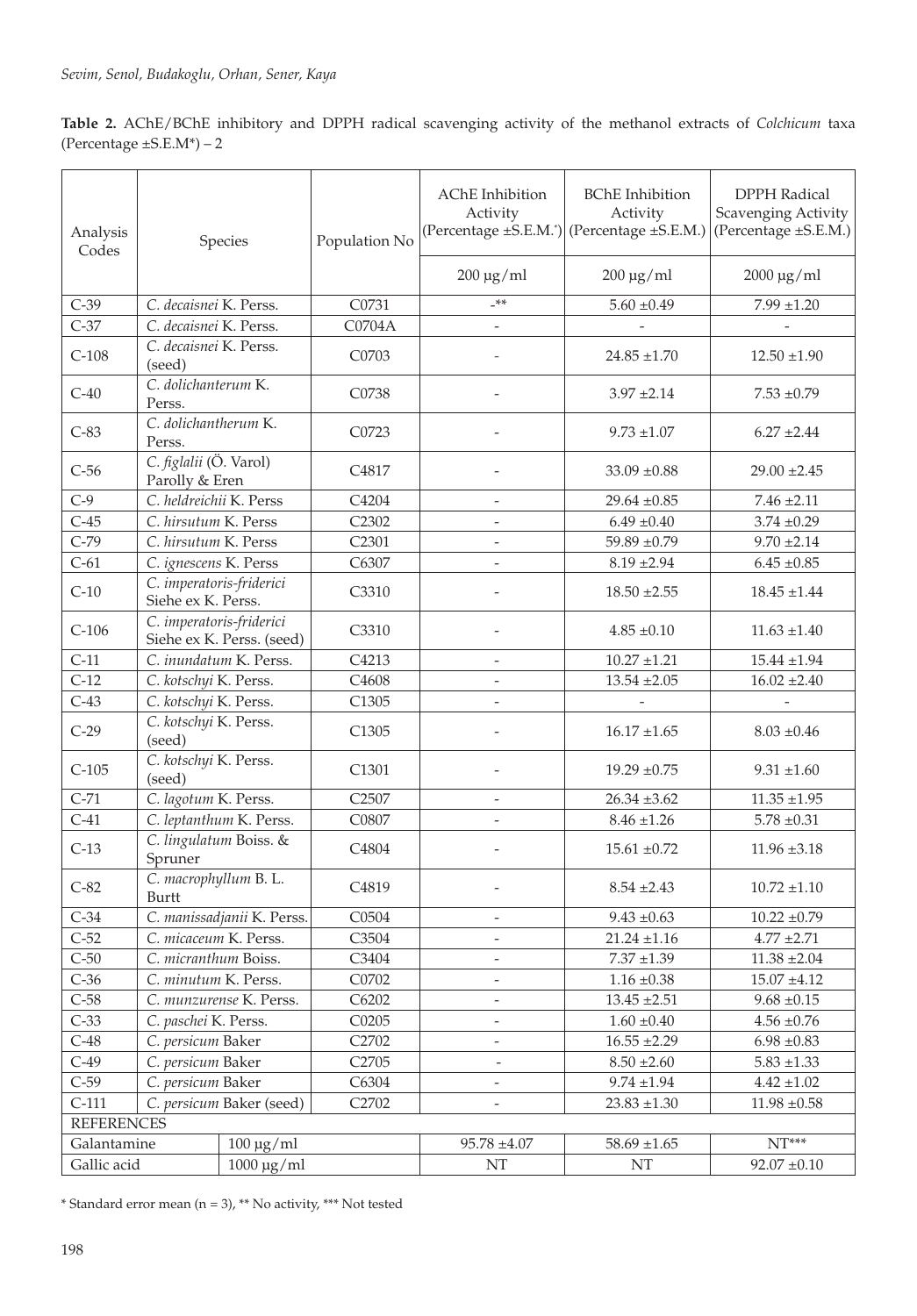**Table 3.** AChE/BChE inhibitory and DPPH radical scavenging activity of the methanol extracts of *Colchicum* taxa (Percentage  $\pm$ S.E.M\*) – 3

| Analysis<br>Codes | Species                                                  |                              | Population<br>No   | <b>AChE</b> Inhibition<br>Activity<br>(Percentage ±S.E.M.*) | <b>BChE</b> Inhibition<br>Activity<br>(Percentage ±S.E.M.) | <b>DPPH Radical</b><br>Scavenging Activity<br>(Percentage ±S.E.M.) |                  |                  |
|-------------------|----------------------------------------------------------|------------------------------|--------------------|-------------------------------------------------------------|------------------------------------------------------------|--------------------------------------------------------------------|------------------|------------------|
|                   |                                                          |                              |                    | $200 \mu g/ml$                                              | $200 \mu g/ml$                                             | $2000 \mu g/ml$                                                    |                  |                  |
| $C-15$            | C. polyphyllum Boiss. &<br>Heldr.                        |                              | C <sub>4603</sub>  | $***$                                                       | $24.13 \pm 1.53$                                           | $12.79 \pm 0.37$                                                   |                  |                  |
| $C-104$           | Heldr. (seed)                                            | C. polyphyllum Boiss. &      | C7901              |                                                             | $19.35 \pm 0.87$                                           | $14.31 \pm 3.39$                                                   |                  |                  |
| $C-62$            |                                                          | C. raddeanum K. Perss.       | C6504              | $\overline{\phantom{a}}$                                    | $14.58 \pm 2.76$                                           | $10.82 \pm 2.47$                                                   |                  |                  |
| $C-65$            |                                                          | C. raddeanum K. Perss.       | C6510              |                                                             | $10.07 \pm 3.09$                                           | $8.19 \pm 1.64$                                                    |                  |                  |
| $C-16$            |                                                          | C. sanguicolle K. Perss.     | C0717              |                                                             | $5.37 \pm 3.26$                                            | $16.11 \pm 1.55$                                                   |                  |                  |
| $C-17$            |                                                          | C. sanguicolle K. Perss.     | C0713              | $\overline{\phantom{a}}$                                    | $19.99 \pm 1.39$                                           | $17.86 \pm 0.82$                                                   |                  |                  |
| $C-18$            |                                                          | C. serpentinum K. Perss.     | C7002              |                                                             | $14.11 \pm 0.56$                                           | $17.02 \pm 2.27$                                                   |                  |                  |
| $C-46$            |                                                          | C. serpentinum K. Perss.     | C2403              |                                                             |                                                            | $3.23 \pm 0.59$                                                    |                  |                  |
| $C-66$            |                                                          | C. serpentinum K. Perss.     | C7003              | -                                                           | $19.20 \pm 0.80$                                           | $10.68 \pm 0.89$                                                   |                  |                  |
| $C-67$            |                                                          | C. serpentinum K. Perss.     | C7009              | $\overline{a}$                                              | $19.52 \pm 1.68$                                           | $4.19 \pm 2.47$                                                    |                  |                  |
| $C-68$            |                                                          | C. serpentinum K. Perss.     | C7010              |                                                             | $12.34 \pm 3.31$                                           | $12.03 \pm 1.47$                                                   |                  |                  |
| $C-55$            |                                                          | C. serpentinum K. Perss.     | C4401              |                                                             | $12.91 \pm 0.32$                                           | $4.81 \pm 0.77$                                                    |                  |                  |
| $C-116$           | C. serpentinum K. Perss.<br>(seed)                       |                              |                    |                                                             | C1504                                                      |                                                                    | $23.86 \pm 0.54$ | $11.62 \pm 0.21$ |
| $C-81$            | C. siehanum Hausskn.<br>ex Stef.                         |                              | C3311              |                                                             | $10.14 \pm 0.95$                                           | $5.68 \pm 1.76$                                                    |                  |                  |
| $C-26$            | C. soboliferum C. A.<br>Meyer apud Fisc. &<br>Mey.       |                              | C <sub>1503</sub>  |                                                             | $5.76 \pm 0.33$                                            | $12.89 \pm 3.06$                                                   |                  |                  |
| $C-63$            | C. soboliferum C. A.<br>Meyer apud Fisc. &<br>Mey.       |                              | C6506              |                                                             | $21.99 \pm 1.32$                                           | $28.83 \pm 1.25$                                                   |                  |                  |
| $C-115$           | C. soboliferum C.A.<br>Meyer apud Fisc. &<br>Mey. (seed) |                              | C1503              |                                                             | $17.90 \pm 1.65$                                           | $11.31 \pm 2.50$                                                   |                  |                  |
| C-19              |                                                          | C. speciosum K. Perss.       | C <sub>0</sub> 801 |                                                             | $4.93 + 1.20$                                              | $19.38 \pm 0.56$                                                   |                  |                  |
| $C-5$             | C. speciosum K. Perss.                                   |                              | C3701              |                                                             | $16.94 \pm 2.83$                                           | $8.74 \pm 1.05$                                                    |                  |                  |
| $C-31$            | C. speciosum K. Perss.<br>(seed)                         |                              | C3701              |                                                             | $16.27 \pm 3.78$                                           | $7.57 \pm 1.35$                                                    |                  |                  |
| $C-110$           | C. speciosum K. Perss.<br>(seed)                         |                              | C2904              |                                                             | $15.18 \pm 3.92$                                           |                                                                    |                  |                  |
| $C-120$           | C. stevenii Kunth.<br>(seed)                             |                              | C0716              | $8.07 \pm 3.69$                                             | $21.43 \pm 2.80$                                           | $9.65 \pm 0.70$                                                    |                  |                  |
| $C-20$            | C. stevenii Kunth.                                       |                              | C0712              |                                                             | $21.54 \pm 1.33$                                           | $12.50 \pm 1.90$                                                   |                  |                  |
|                   | <b>REFERENCES</b>                                        |                              |                    |                                                             |                                                            |                                                                    |                  |                  |
| Galantamine       |                                                          | $100 \mu g/ml$               |                    | $95.78\; {\pm}4.07$                                         | $58.69 \pm 1.65$                                           | $NT***$                                                            |                  |                  |
| Gallic acid       |                                                          | $1000 \,\mathrm{\upmu g/ml}$ |                    | NT                                                          | NT                                                         | $92.07 \pm 0.10$                                                   |                  |                  |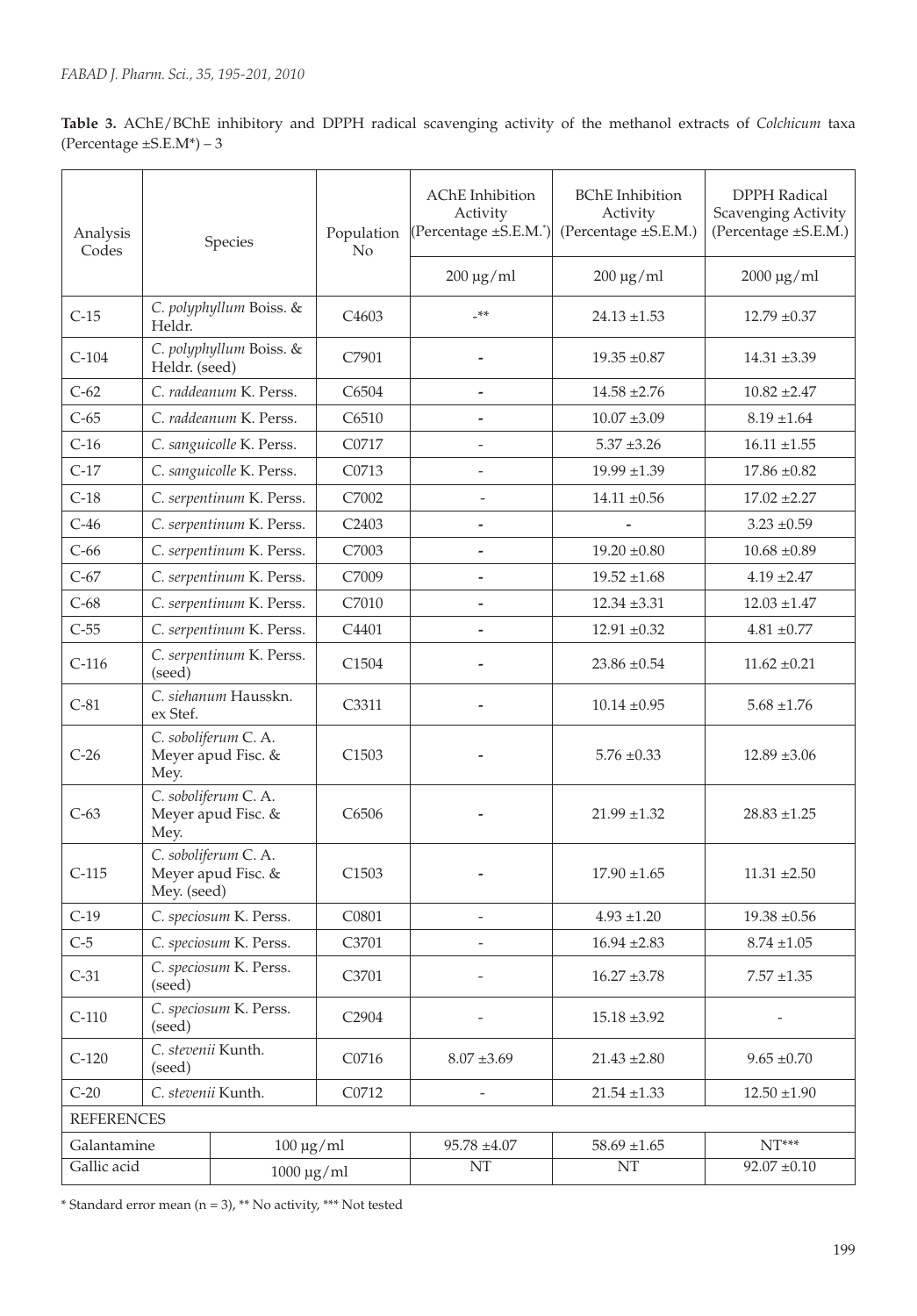**Table 4.** AChE/BChE inhibitory and DPPH radical scavenging activity of the methanol extracts of *Colchicum* taxa (Percentage  $\pm$ S.E.M\*) – 4

| Analysis<br>Codes                                                                                  | Species                                                                   |       | Population<br>No   | <b>AChE</b> Inhibition<br>Activity<br>(Percentage ±S.E.M. <sup>*</sup> ) | <b>BChE</b> Inhibition<br>Activity<br>(Percentage ±S.E.M.) | <b>DPPH Radical</b><br>Scavenging Activity<br>(Percentage ±S.E.M.) |  |
|----------------------------------------------------------------------------------------------------|---------------------------------------------------------------------------|-------|--------------------|--------------------------------------------------------------------------|------------------------------------------------------------|--------------------------------------------------------------------|--|
|                                                                                                    |                                                                           |       |                    | $200 \mu g/ml$                                                           | $200 \mu g/ml$                                             | $2000 \mu g/ml$                                                    |  |
| $C-64$                                                                                             | C. szovitsii K. Perss.                                                    |       | C6507              | $***$                                                                    | $10.77 \pm 1.52$                                           | $14.15 \pm 2.10$                                                   |  |
| $C-32$                                                                                             | C. szovitsii K. Perss.<br>(seed)                                          |       | C6507              | $\overline{\phantom{a}}$                                                 | $11.39 \pm 1.12$                                           | $12.16 \pm 0.58$                                                   |  |
| $C-21$                                                                                             | C. szovitsii K. Perss.                                                    |       | C3205              | $\overline{\phantom{a}}$                                                 | $23.21 \pm 0.22$                                           | $11.61 \pm 1.43$                                                   |  |
| $C-74$                                                                                             | C. szovitsii K. Perss.                                                    |       | C4303              | $\overline{\phantom{a}}$                                                 | $9.54 \pm 1.14$                                            | $3.44 \pm 1.05$                                                    |  |
| $C-57$                                                                                             | C. szovitsii Fisch.<br>et Mey. ssp.<br>branchyphyllum K.<br>Perss.        |       | C4901              |                                                                          | $23.06 \pm 2.19$                                           | $14.96 \pm 3.56$                                                   |  |
| $C-72$                                                                                             | C. szovitsii Fisch.<br>et Mey. ssp.<br>branchyphyllum K.<br>Perss.        |       | C <sub>2704</sub>  |                                                                          | $33.01 \pm 1.50$                                           | $10.04 \pm 1.46$                                                   |  |
| $C-113$                                                                                            | C. szovitsii Fisch.<br>et Mey. ssp.<br>branchyphyllum K.<br>Perss. (seed) |       | C <sub>0202</sub>  |                                                                          | $18.12 \pm 0.08$                                           | $18.23 \pm 1.53$                                                   |  |
| $C-47$                                                                                             | C. szovitsii Fisch. et<br>Mey. ssp. szovitsii                             |       | C <sub>2501</sub>  |                                                                          |                                                            |                                                                    |  |
| $C-112$                                                                                            | C. szovitsii Fisch. et<br>Mey. ssp. szovitsii Batı<br>(seed)              |       | C <sub>26</sub> 05 |                                                                          | $15.89 \pm 2.11$                                           | $7.62 \pm 0.67$                                                    |  |
| $C-114$                                                                                            | C. szovitsii Fisch. et<br>Mey. ssp. szovitsii<br>Doğu (seed)              |       | C <sub>2501</sub>  |                                                                          | $31.34 \pm 2.89$                                           | $17.46 \pm 2.10$                                                   |  |
| $C-69$                                                                                             | C. triphyllum K. Perss.                                                   |       | C7101              |                                                                          | $19.12 \pm 1.39$                                           | $10.72 \pm 0.54$                                                   |  |
| $C-75$                                                                                             | C.trigynum (Steven ex<br>Adam) Stapf                                      |       | C <sub>2509</sub>  | $\overline{a}$                                                           | $21.92 \pm 0.75$                                           | $7.35 + 1.47$                                                      |  |
| $C-76$                                                                                             | C.trigynum (Steven ex<br>Adam) Stapf                                      |       | C6501              | $\overline{a}$                                                           | $14.36 \pm 3.64$                                           | $11.10 \pm 2.08$                                                   |  |
| $C-22$                                                                                             | C. triphyllum G. Kunze                                                    |       | C4203              | $\overline{\phantom{a}}$                                                 | $25.50 \pm 1.89$                                           | $11.08 \pm 2.39$                                                   |  |
| $C-70$                                                                                             | C. turcicum Janka                                                         |       | C2201              | $\overline{\phantom{a}}$                                                 | $17.83 + 3.46$                                             | $10.96 \pm 2.27$                                                   |  |
| $C-103$                                                                                            | C. turcicum Janka<br>(seed)                                               |       | C <sub>2201</sub>  |                                                                          | $2.06 \pm 0.71$                                            | $3.74 \pm 0.61$                                                    |  |
| $C-24$                                                                                             | C. umbrosum Steven                                                        |       | C1409              |                                                                          | $6.90 \pm 1.08$                                            | $13.96 \pm 0.57$                                                   |  |
| $C-28$                                                                                             | C. umbrosum Steven<br>(seed)                                              |       | C0804              |                                                                          | $7.28 \pm 0.87$                                            | $6.61 \pm 0.70$                                                    |  |
| $C-121$                                                                                            | C. umbrosum Steven<br>(seed)                                              |       | C6004              | $11.04 \pm 2.81$                                                         | $13.62 \pm 1.57$                                           | $8.22 \pm 3.26$                                                    |  |
| $C-25$                                                                                             | C. variegatum L.                                                          |       | C4204              | $\overline{\phantom{a}}$                                                 |                                                            | $7.05 \pm 0.60$                                                    |  |
| $C-38$                                                                                             | C. variegatum L.                                                          | C0715 |                    |                                                                          | $14.02 \pm 1.92$                                           | $2.65 \pm 1.28$                                                    |  |
| $C-122$                                                                                            | C. variegatum L. (seed)                                                   |       | C0902              | $35.50 \pm 2.26$                                                         | $67.71 + 2.79$                                             | $36.35 + 2.99$                                                     |  |
| $C-7$                                                                                              | Colchicum sp.                                                             |       | C5103              |                                                                          | $17.13 \pm 1.67$                                           | $27.70 \pm 2.84$                                                   |  |
| $C-53$                                                                                             | Colchicum sp.                                                             |       | C4217              | $\overline{\phantom{a}}$                                                 | $12.16 \pm 1.30$                                           | $10.08 \pm 1.73$                                                   |  |
| $C-77$                                                                                             | Colchicum sp. (new)                                                       |       | C2404              | $\overline{\phantom{a}}$                                                 | $19.28 + 4.94$                                             | $7.89 \pm 1.38$                                                    |  |
| $C-80$                                                                                             | Colchicum sp. (new)                                                       |       | C3102              |                                                                          | $10.37\; {\pm}0.93$                                        | $3.11 \pm 1.12$                                                    |  |
| $C-84$<br>Colchicum sp. (new)<br>C0737<br>$12.69 \pm 1.32$<br>$7.98 \pm 1.24$<br><b>REFERENCES</b> |                                                                           |       |                    |                                                                          |                                                            |                                                                    |  |
| $NT***$<br>Galantamine<br>$100 \mu g/ml$<br>$95.78 \pm 4.07$<br>$58.69 \pm 1.65$                   |                                                                           |       |                    |                                                                          |                                                            |                                                                    |  |
| Gallic acid                                                                                        |                                                                           |       | $1000 \mu g/ml$    | NT                                                                       | NT                                                         | $92.07 \pm 0.10$                                                   |  |
|                                                                                                    |                                                                           |       |                    |                                                                          |                                                            |                                                                    |  |